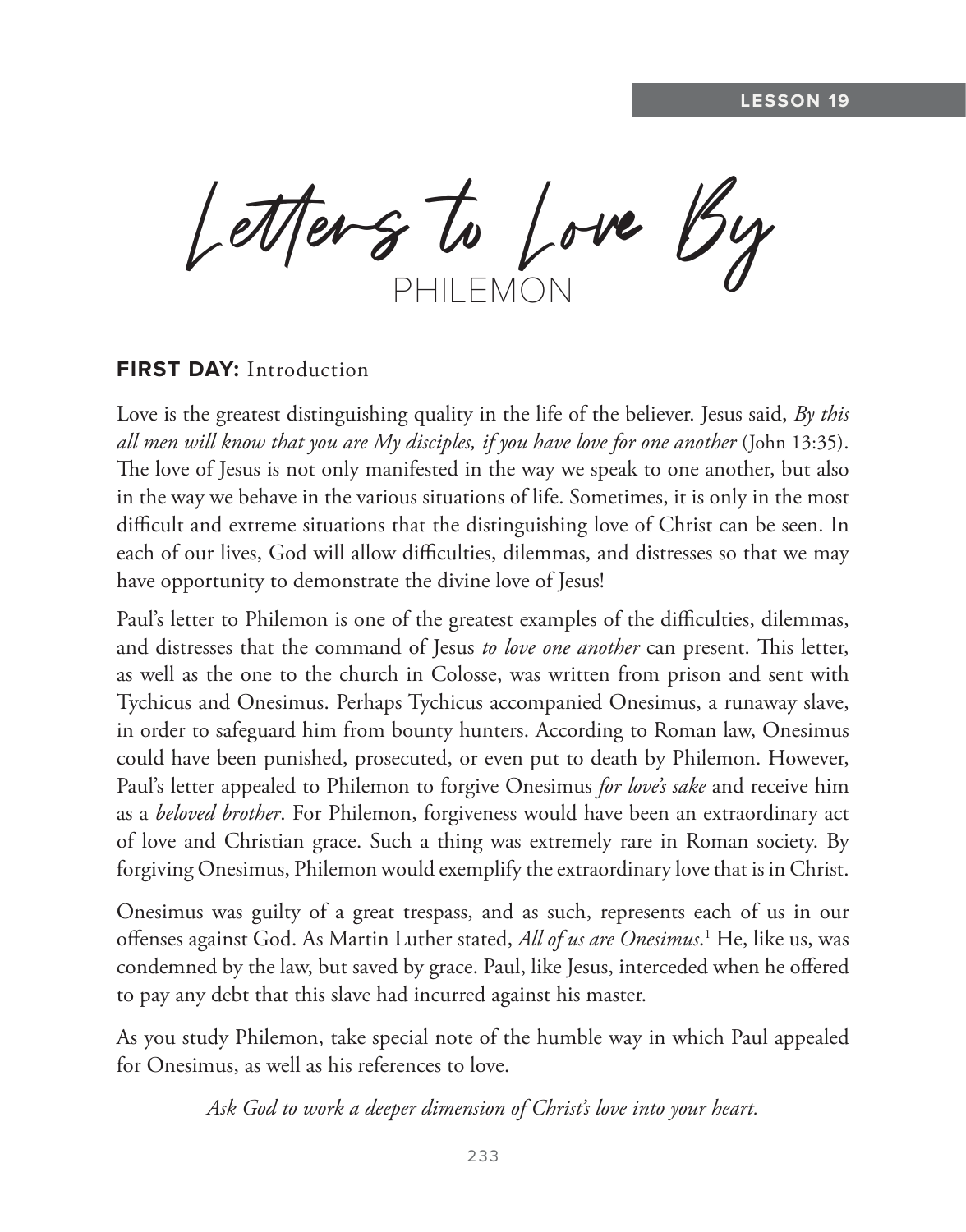**FOOD FOR THOUGHT**

Many Bible scholars believe that Apphia and Archippus were Philemon's wife and son. However, it is possible that Archippus was an elder at the church in Colosse (see Colossians 4:17).

**FOOD FOR THOUGHT**

In the first two centuries, the church did not own buildings. Christians usually met in homes.

# **SECOND DAY:** Read Philemon 1-6

- 1. During Paul's first internment in a Roman prison (sometime around 62 A.D.), he wrote this letter to Philemon, a believer in Colosse. Use Paul's greeting in Philemon 1–3 to note and comment on:
	- a. Paul's identity (verse 1a)
	- b. Paul's relationship to Timothy (verse 1b)
	- c. Those Paul's letter was addressed to (verses 1c–2)
		- (1) Notice how Paul addressed Philemon. What does this tell you about the kind of letter Paul was writing him?
	- d. Paul's greeting (verse 3)
- 2. From Philemon 4, remark on Paul's *prayers* for Philemon.
- 3. Why was Paul so thankful for Philemon? Philemon 5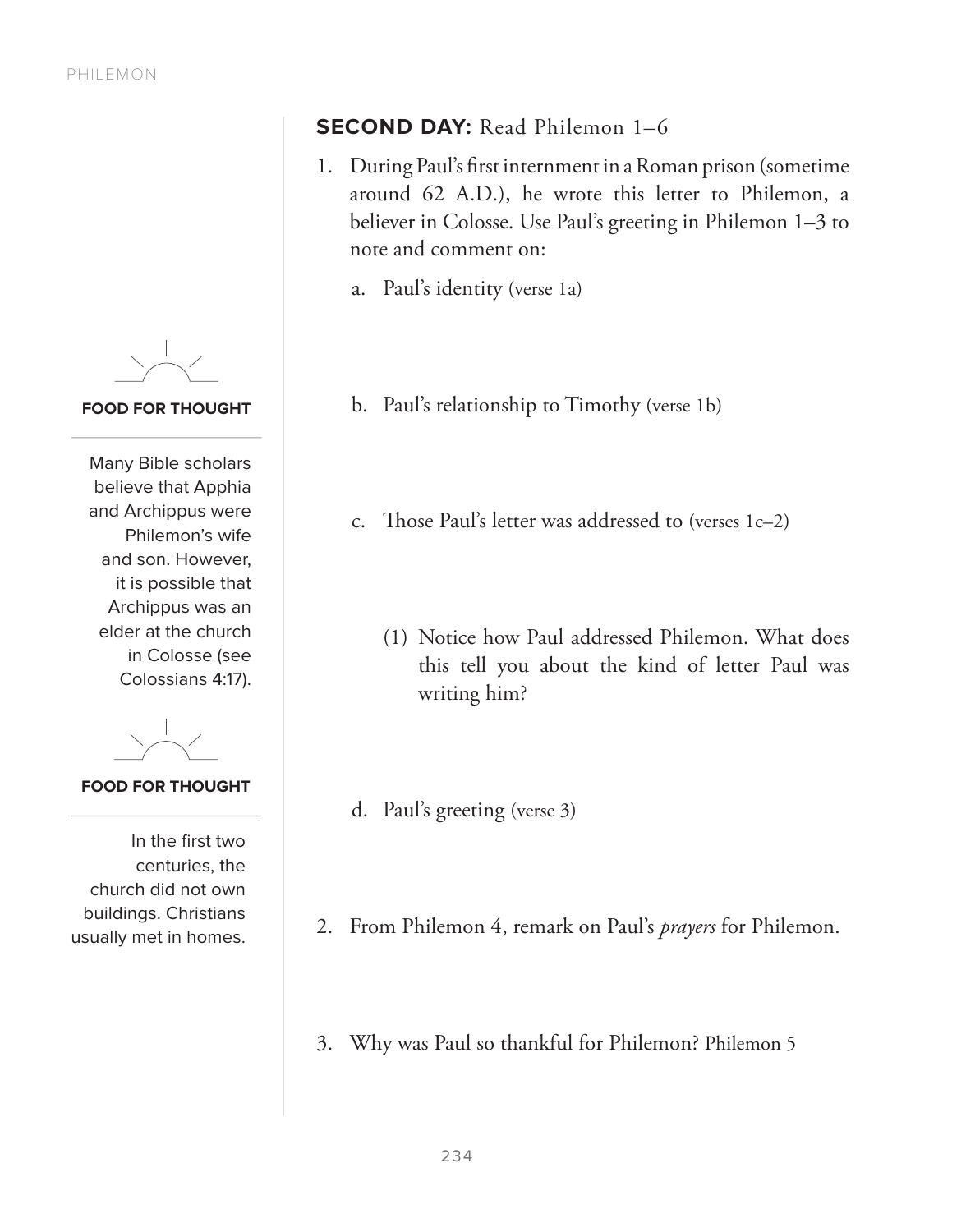- a. Paul apparently heard these things about Philemon from others. What does this indicate about him?
	- (1) Is there something in particular that you would want people to hear about you?

- 4. Paul prayed that God would make the *sharing* of Philemon's faith *effective* (Philemon 6a). The word *sharing* is the Greek word *koinonia,* which is also translated *fellowship, participation*, and *communion.* Why is this a great prayer request?
	- a. *By* what means would Philemon have an *effective* witness? Philemon 6b
		- (1) What are some of the *good* things you have in Christ that you want to acknowledge? See also James 1:17.
		- (2) How do you think acknowledging all we have in Christ fortifies the *sharing* of our *faith*?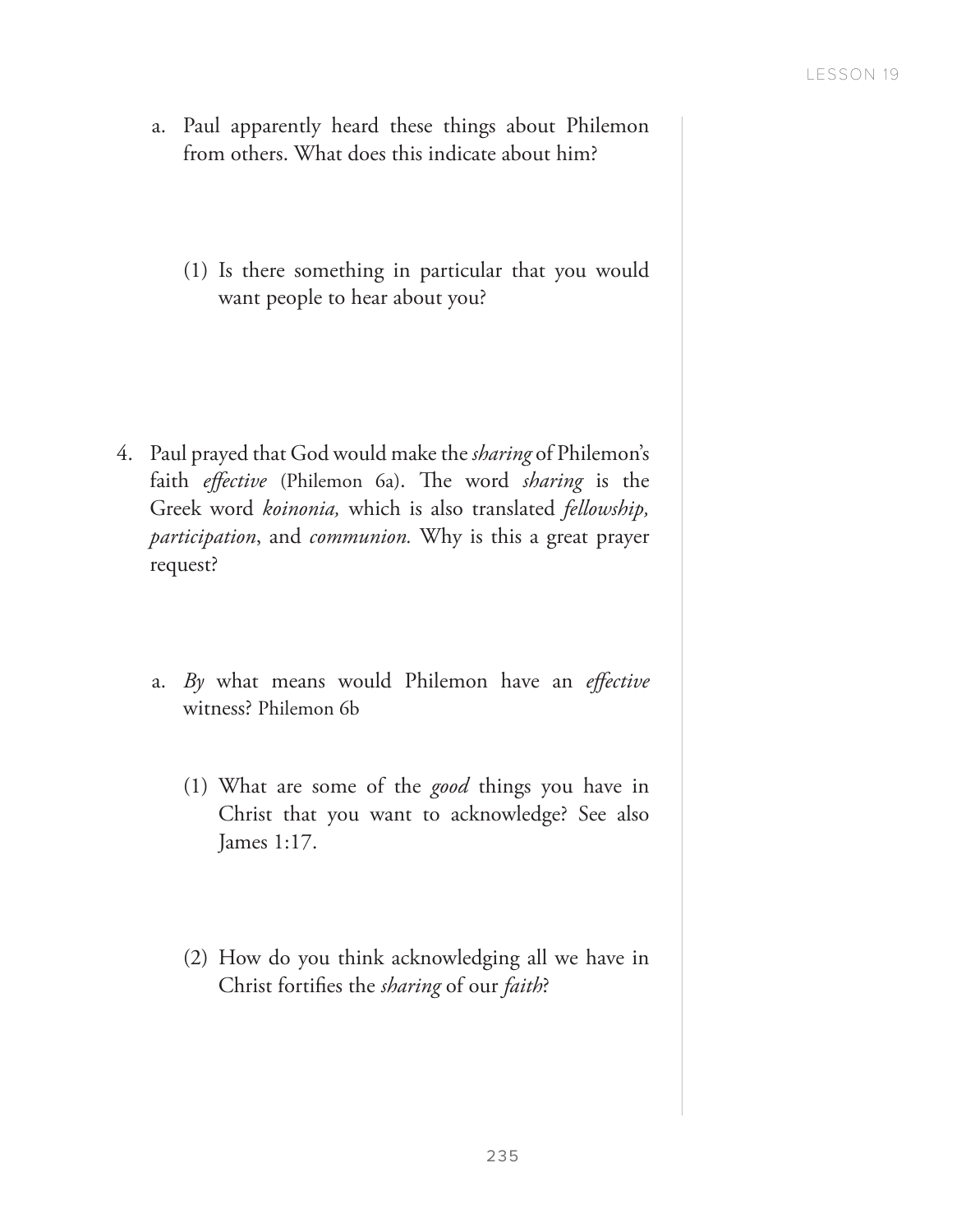- 5. The name *Philemon* denotes *one who is loving, kind,* or *affectionate*. From your study today, share a way you see him living up to his name.
	- a. How does Philemon's testimony speak to you?

#### **THIRD DAY:** Read Philemon 7–11

- 1. Philemon had a beautiful testimony of love and faith. From Philemon 7a, remark on Paul's response to this testimony.
	- a. What had Philemon done for the *saints*? Philemon 7b
		- (1) Why is this noteworthy?
- 2. In consideration of Philemon's testimony, Paul felt he could address a difficult situation with him. Paul pointed out that he had the spiritual authority to be *very bold* and *command* Philemon concerning this issue (Philemon 8). However, by what means did Paul choose to make his appeal? Philemon 9a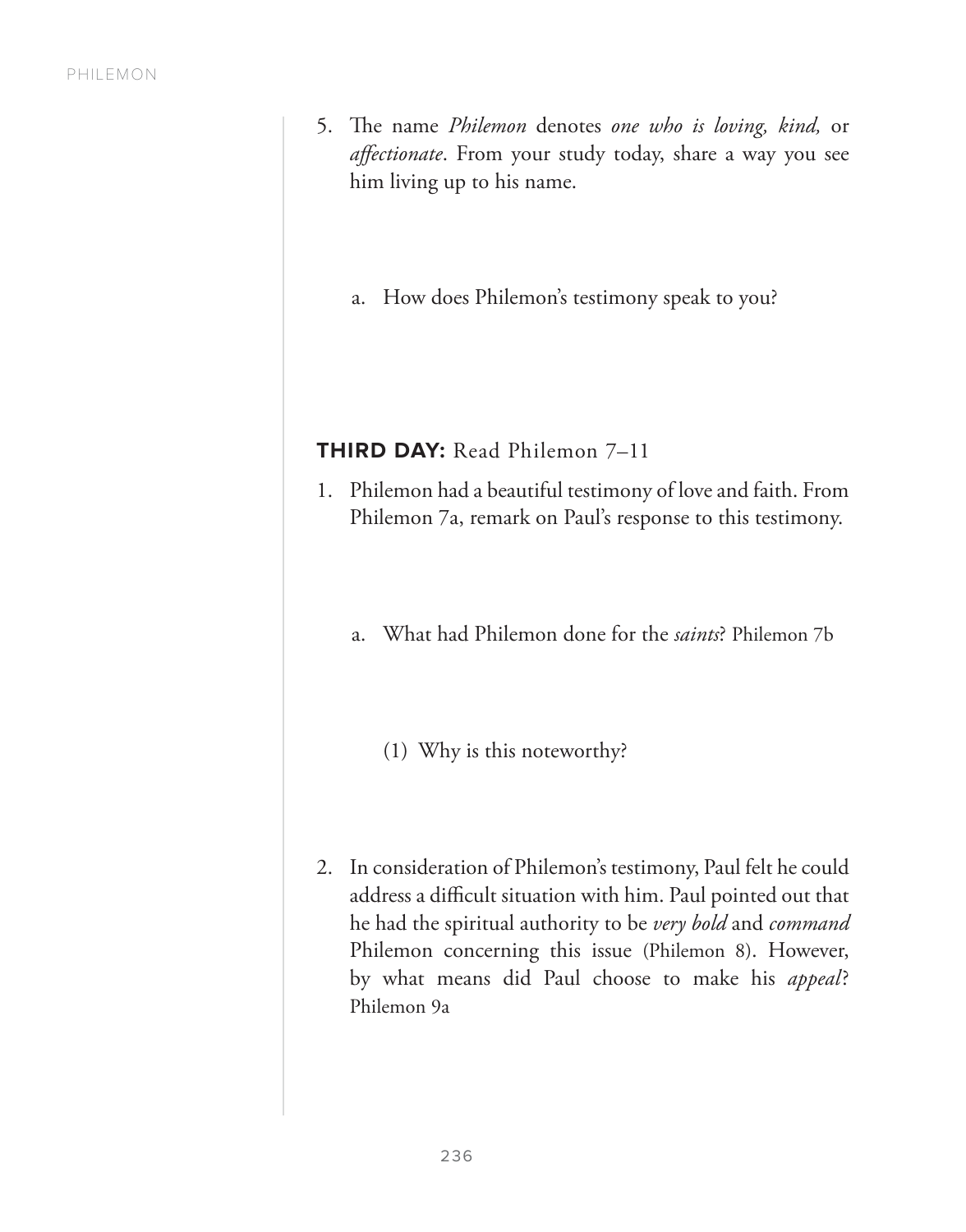- a. Why is this a great way to make an *appeal* to someone?
- b. Secondly, to add weight to his *appeal*, what did Paul remind Philemon of? Philemon 9b
- c. What does Paul's approach to this difficult situation indicate to you concerning:
	- (1) His relationship with Philemon
	- (2) His use of his authority
- 3. Having introduced his *appeal* to Philemon, Paul broached the subject he wanted to address. Philemon had a slave named Onesimus who had apparently run away to the great city of Rome. According to Philemon 10, what had happened to Onesimus?
- 4. In Philemon 11, the word *unprofitable* can also be translated *useless*. However, because of Onesimus's recent salvation, what could Paul *now* declare about him?

#### **FOOD FOR THOUGHT**

The Greek word for appeal (parakleo) also means to entreat, beseech, and to plead for.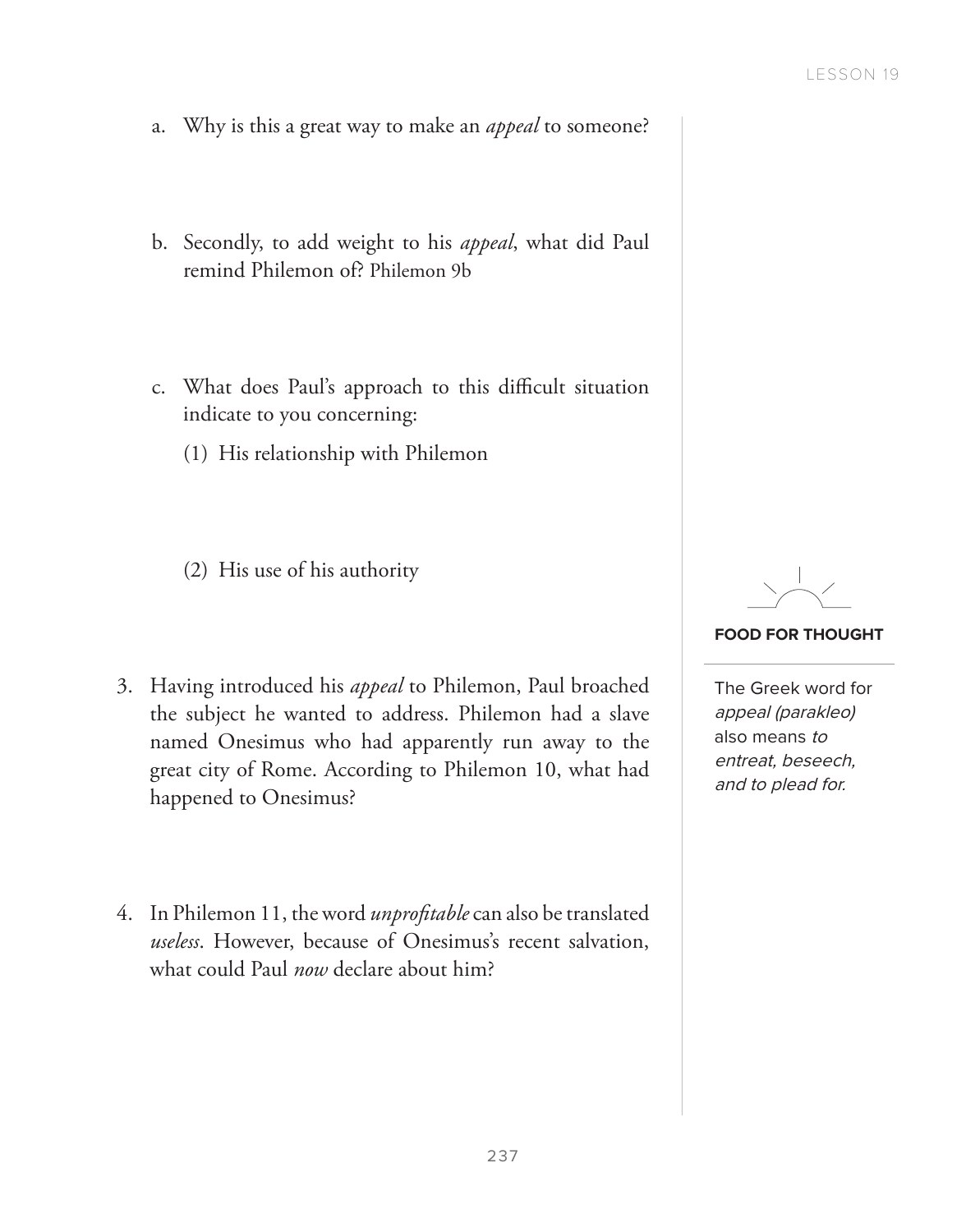PHILEMON



#### **FOOD FOR THOUGHT**

Paul employed an ingenious word play when he spoke of Onesimus being unprofitable. In Greek, the word unprofitable is archrestos and the word profitable is euchrestos. These words sound similar in Greek but have two very different connotations. The name Onesimus means profitable.

- a. Link Onesimus's testimony with the following verses and remark on the work of salvation:
	- (1) 1 Corinthians 6:9b–11
	- (2) Ephesians 2:1–5
	- (3) Colossians 1:13–14
	- (4) Titus 3:3–5
- 5. From your study today, share a way you see the providence of God at work in the life of Onesimus.
	- a. How does this encourage you?

## **FOURTH DAY:** Read Philemon 12–16

1. Once Paul had shared with Philemon the good news of Onesimus's salvation, he then made a personal request concerning him. In making this request, Paul used an ancient Roman custom involving runaway slaves. According to Pastor Warren Wiersbe, *Any free citizen who*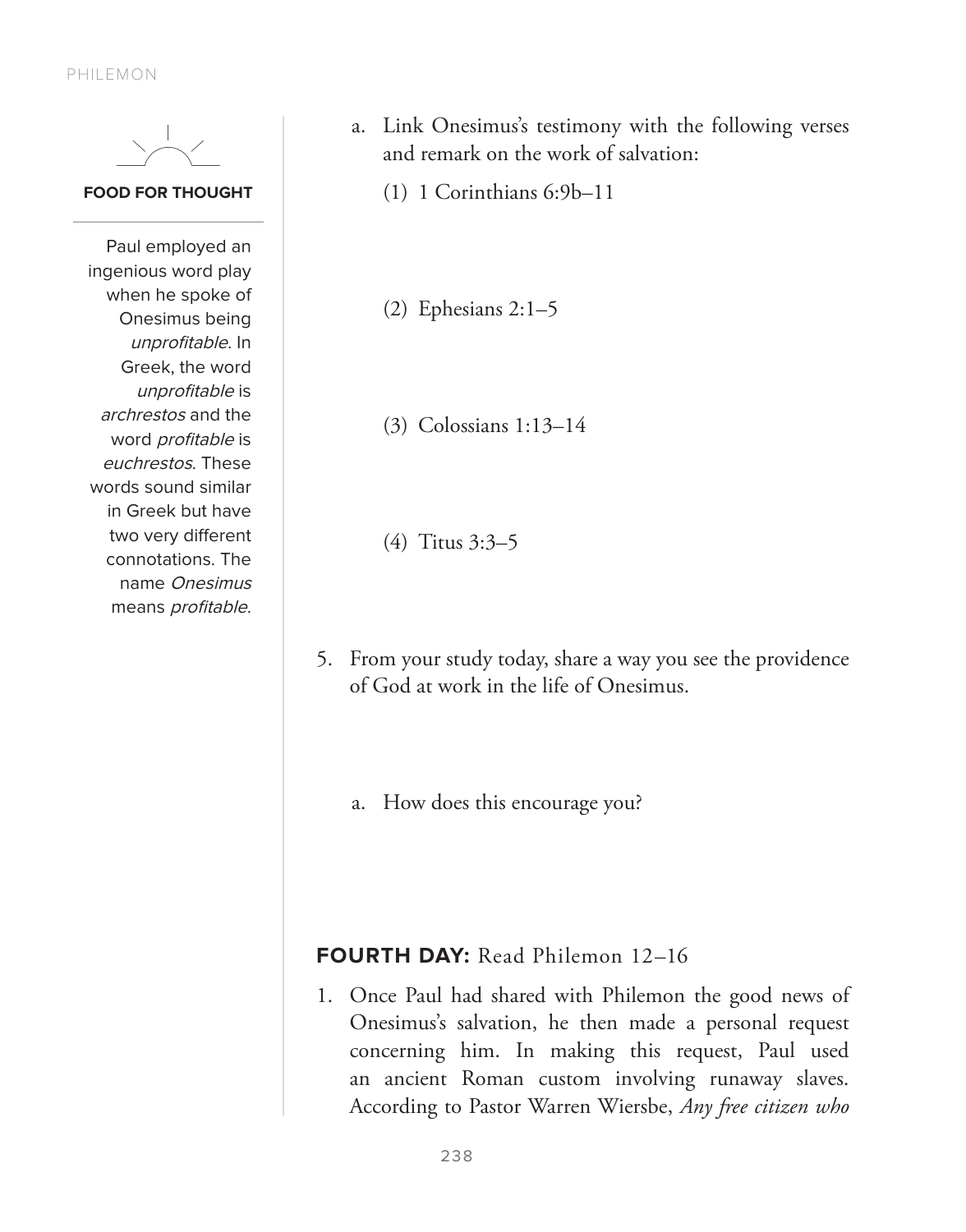*found a runaway slave could assume custody and even intercede with the owner.*<sup>2</sup> With this in mind, read Philemon 12–14 (NLT): I am sending him back to you, and with him comes my *own heart. I wanted to keep him here with me while I am in these chains for preaching the Good News, and he would have helped me on your behalf. But I didn't want to do anything without your consent. I wanted you to help because you were willing, not because you were forced.* Use these verses to share your thoughts on:

- a. Paul's heart for Onesimus
- b. Paul's consideration of Philemon
- c. Paul's intercession
	- (1) In ancient Rome, there was constant fear of slave revolt. Therefore, as Pastor David Guzik notes, *Laws against runaways were strict. When captured, a runaway slave might be crucified or branded with a red-hot iron on the forehead with the letter "F" for fugitive.*<sup>3</sup> In light of this, why was Paul's request shocking?
	- (2) Recall that Paul's appeal to Philemon was *for love's sake* (Philemon 9). How do you see this reflected in Paul's request?



#### **FOOD FOR THOUGHT**

In Philemon 12, Paul used the word heart in reference to his affection toward Onesimus. This word denotes the internal organs and therefore emphasized how Paul's life was bound up with Onesimus.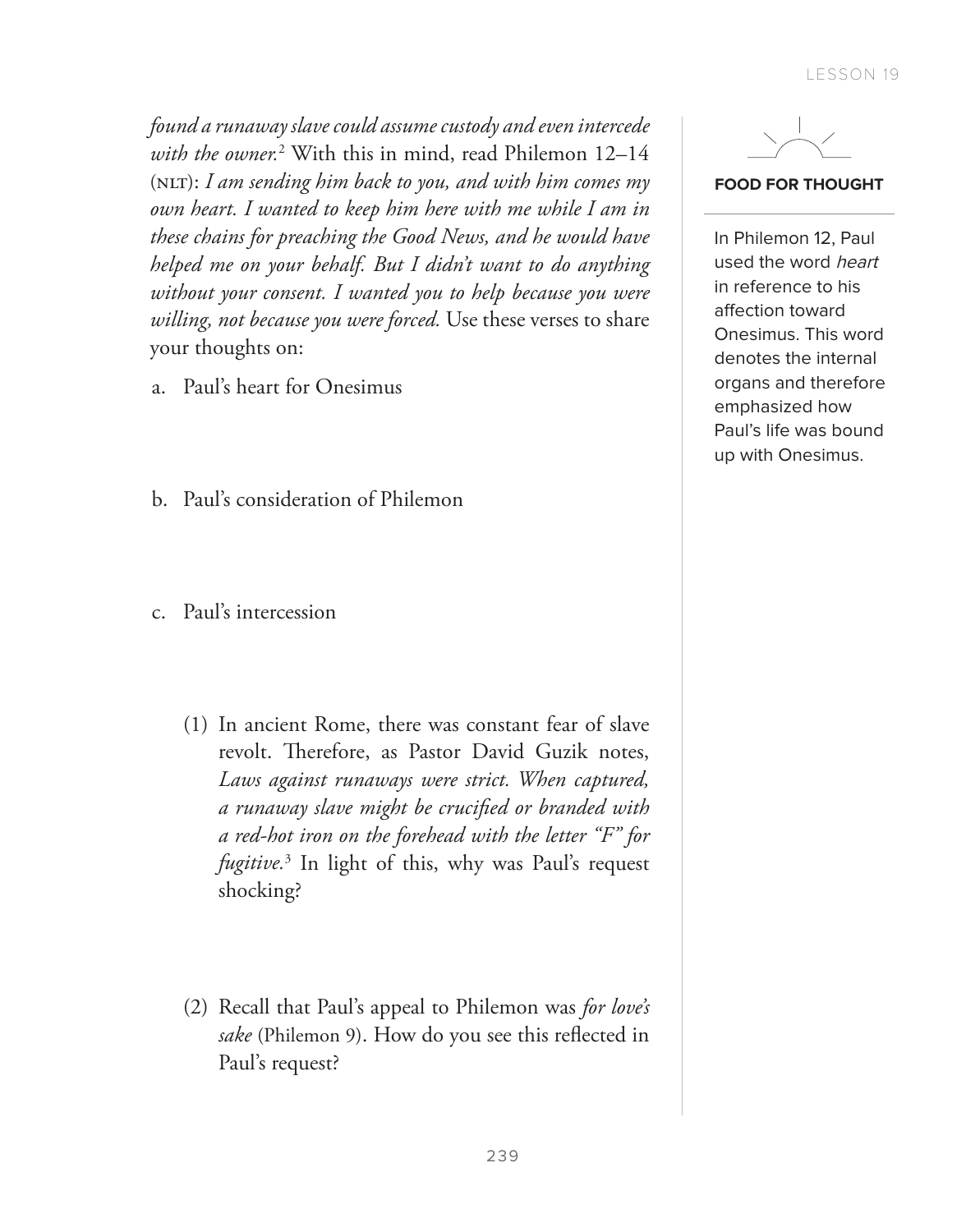- 2. Paul gave an additional appeal for Philemon to consider: *perhaps* there was a greater *purpose* in what had happened with Onesimus. Use Philemon 15–16 to explain this *purpose*.
	- a. Connect Onesimus's change of spiritual status with Galatians 3:28. What do you see?
	- b. Compare this situation with Genesis 50:20a and Romans 8:28. How do you see the hand of God at work in these circumstances?
		- (1) How does this encourage you concerning your own circumstances?

- 3. Remarkably, though Onesimus left for Rome as a slave, he would return to Colosse as a brother*.* How does this speak to you concerning:
	- a. Salvation
	- b. God's grace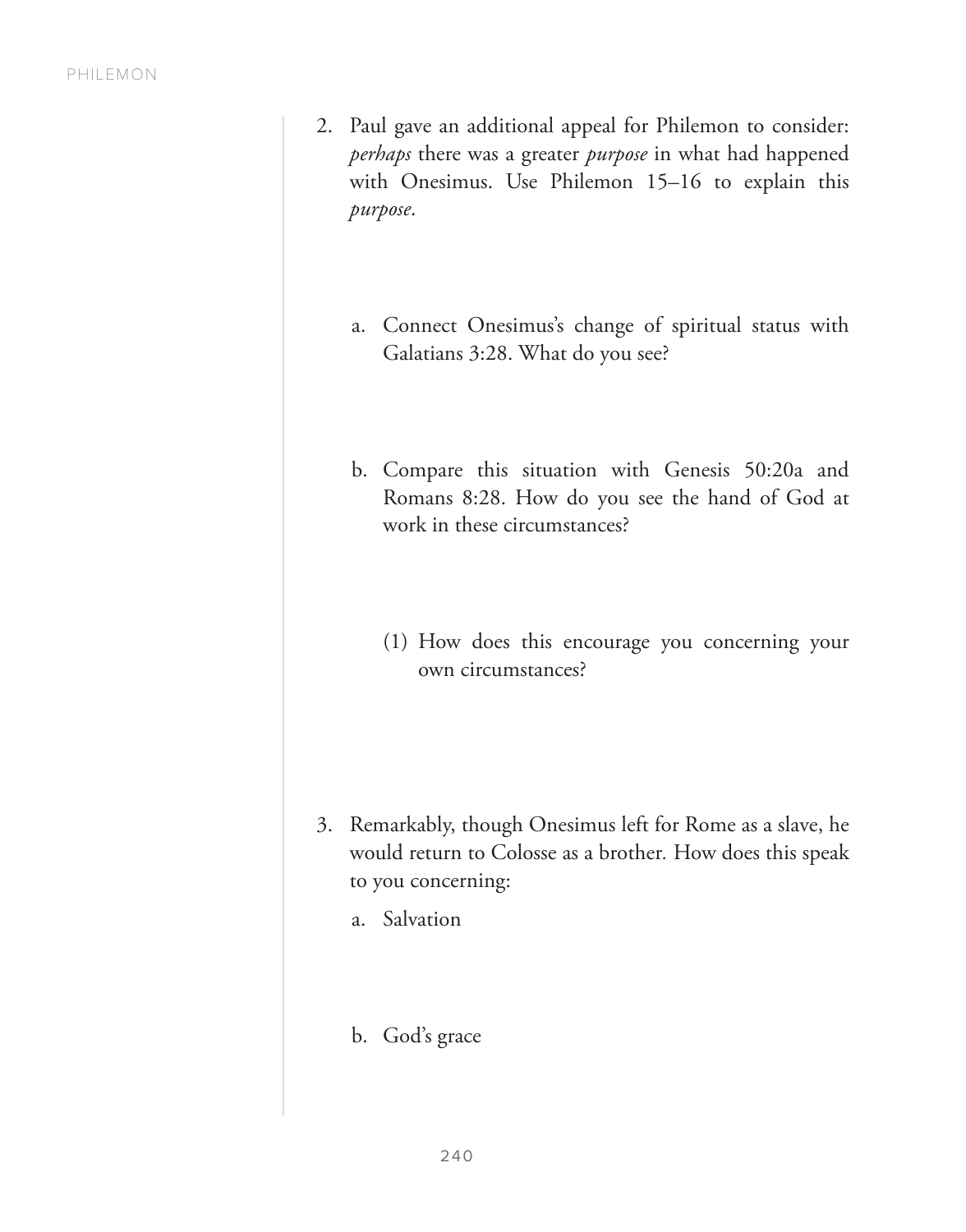# **FIFTH DAY:** Read Philemon 17–25

- 1. As Paul concluded his request to Philemon, he appealed to him as a *partner* (*associate, comrade*) in the faith (Philemon 17a). Why do you think it was important for Philemon to see this as an opportunity to *partner* in the ministry with Paul?
	- a. Read Philemon 17b. The word *receive* in this context can mean *to receive into one's family circle*. Considering Onesimus was a runaway slave, why was this request so astonishing?
- 2. Paul recognized that Philemon may have been wronged by the actions of Onesimus. According to Philemon 18–19a, how did Paul plan to rectify any wrongdoing?
	- a. To put something on someone else's *account* is to *impute*. It is the same action Jesus took when He put our sins on His *account* and paid the price for them on the Cross. Use the following Scriptures to explore what was put on Jesus's *account* and share your thoughts:
		- (1) Isaiah 53:4–5 and 12b
		- (2) Colossians 2:14



#### **FOOD FOR THOUGHT**

The Greek word Paul used for partner is koinonos and is derived from the word koinonia (fellowship), which is used in Philemon 12. This is the second time Paul made a reference to fellowship.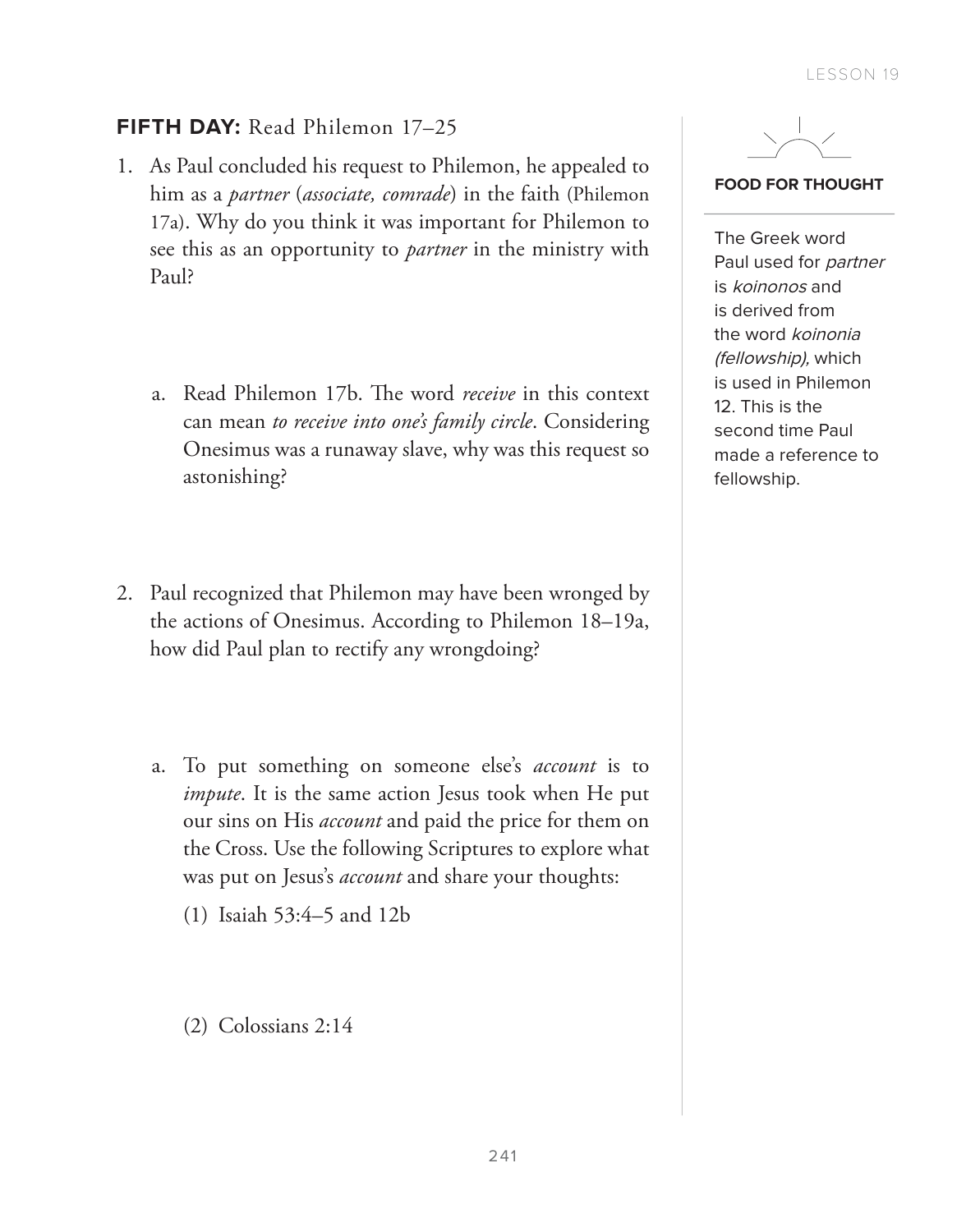- (3) 1 Peter 2:24
	- (a) How do these Scriptures help explain Paul's willingness to put Onesimus's wrongs on his *account*?

- 3. Apparently, Paul had led Philemon to Christ. Therefore, why do you think this was a particularly persuasive *appeal*? Philemon 19b
- 4. Use Philemon 20 to capture the benefit Paul would receive from Philemon's obedience.
	- a. Link Paul's use of the word *refresh* with Philemon 7. What do you see?
- 5. Paul was confident of Philemon's *obedience* and that he would do *even more* than requested (Philemon 21). Recall Paul's commendation of him in Philemon 5 and 7. Therefore, why did Paul have this *confidence*?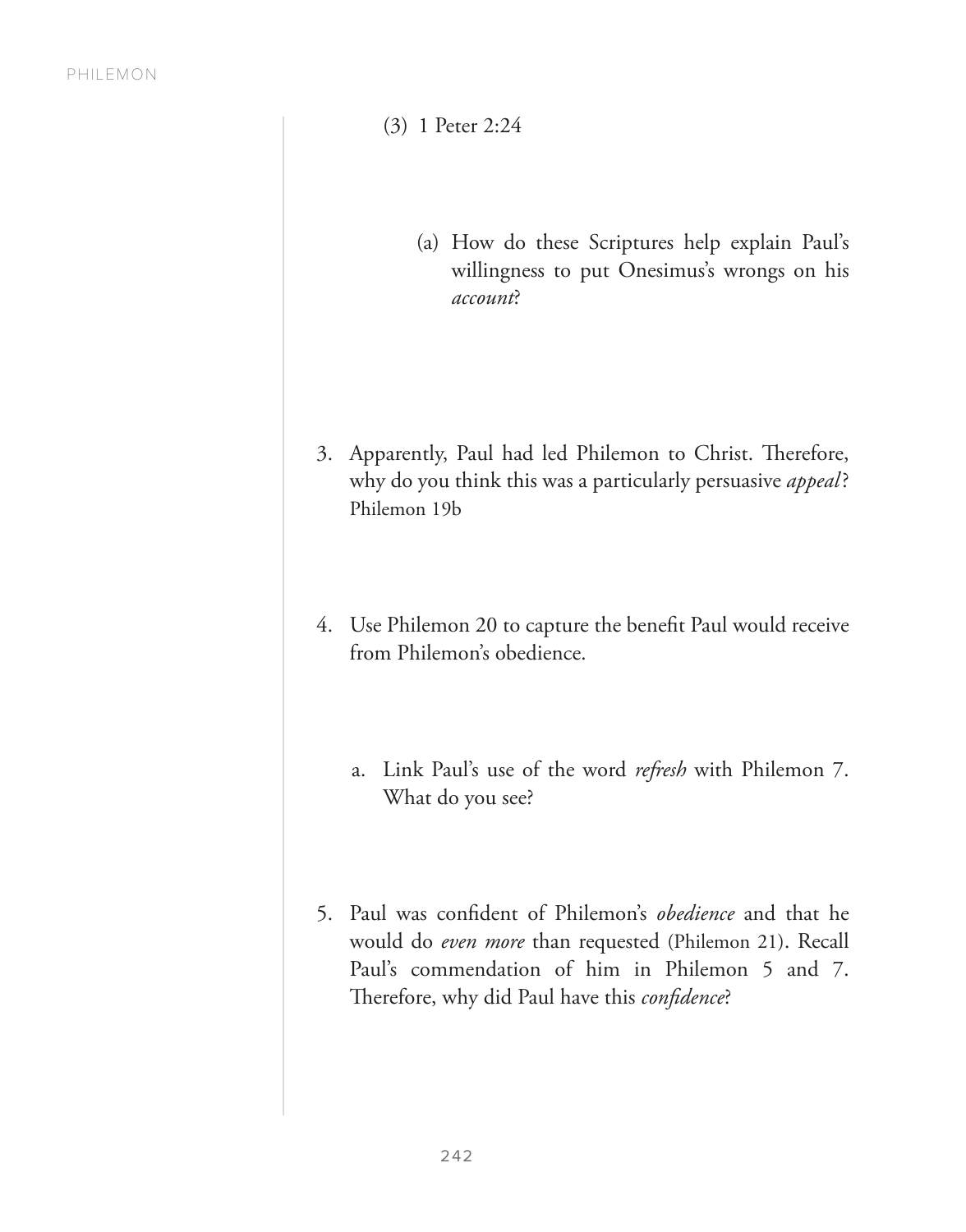- 6. Throughout this letter, Paul had made multiple appeals to Philemon. *Meanwhile*, what did he order Philemon to do? Philemon 22a
	- a. Recall that Paul gave this order while still in prison. Note and comment on the following words from Philemon 22b that convey Paul's confidence of release:

(1) *Trust*

(2) *Prayers*

(3) *Granted*

- 7. Remark on how Paul identified Epaphras, Mark, Aristarchus, Demas, and Luke. Philemon 23–24
- 8. Observe Paul's closing benediction in Philemon 25. Considering the subject matter of this epistle, why is this benediction particularly fitting?



**FOOD FOR THOUGHT**

Epaphras had at one time been a leader at the church in Colosse before joining Paul (see Colossians 1:7; 4:12). Mark and Luke both authored Gospel accounts. Aristarchus and Demas had both served and traveled with Paul, although Demas eventually forsook Paul (see 2 Timothy 4:10).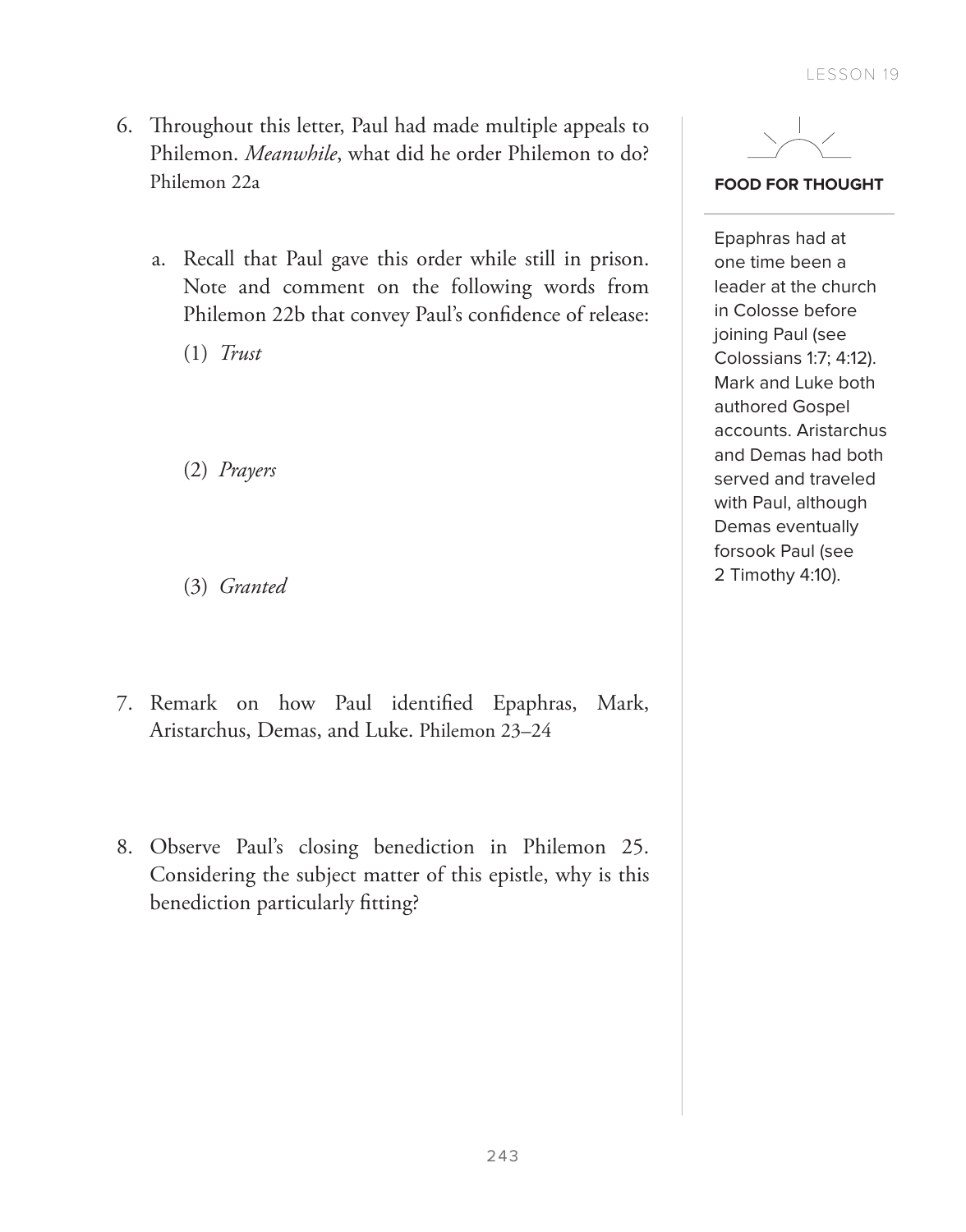# **SIXTH DAY:** Review

- 1. In a few words, describe the basis of each of the following appeals Paul used in his letter to Philemon. The first one is done for you:
	- a. Verse 1 *Beloved friend and fellow laborer*
	- b. Verses 8 and 21
	- c. Verse 9
	- d. Verses 1, 9, and 13
	- e. Verses 10 and 16–17
	- f. Verses 11 and 13
	- g. Verse 17
	- h. Verse 19
	- i. Verse 20a
	- j. Verse 20b